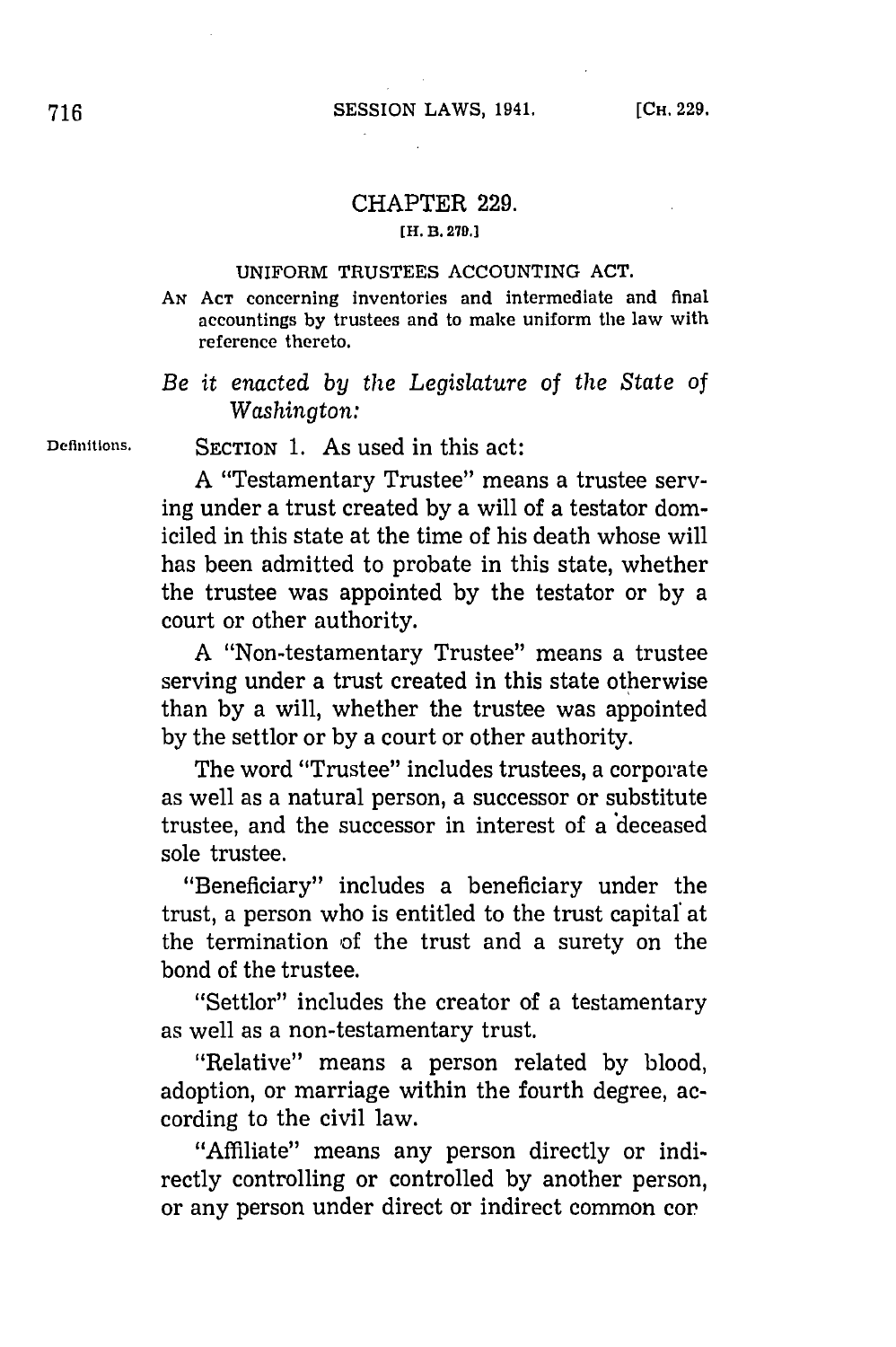$\blacksquare$ 

trol with another person. It includes any person with whom a trustee has an express or implied agreement regarding the purchase of trust investments **by** each from the other, directly or indirectly.

This act shall not apply to resulting trusts, con-<br>
usting trusts, business trusts whome contificates of applicable. structive trusts, business trusts where certificates of beneficial interest are issued to the beneficiaries, investment trusts, voting trusts, insurance trusts prior to the death of the insured, trusts in the nature of mortgages or pledges, trusts created **by** judgment or decree of a Federal Court or of the Superior Court when not sitting in probate, liquidation trusts or trust for the sole purpose of paying dividends, interest or interest coupons, salaries, wages or pensions.

**SEC.** 2. Within thirty **(30)** days after it is the duty of the first qualifying Testamentary Trustee to **Duties of** take possession of the trust property he shall file **tary Trustee.** with the Clerk of the Court where the will was admitted to probate an inventory under oath, show- **Inventory.** ing **by** its items all the trust property which shall have come to his possession or knowledge.

**SEC. 3.** Within thirty **(30)** days after the expiration of the first year after the first qualifying testamentary trustee was under a duty to file his inventory as prescribed in section 2, the Testamentary Trustee then in office shall file with the Clerk of said Court an intermediate account under oath covering such **Account.** year and showing:

(a) the period which the account covers; contents.

**(b)** the names and addresses of the living beneficiaries known to the trustee, with a statement List of beneas to those known to be minors or under legally declared disability; and a description of any possible unborn or unascertained beneficiaries; and the name of the surety or sureties on the trustee's bond with the amount of such bond;

**(c)** in a separate schedule the trust principal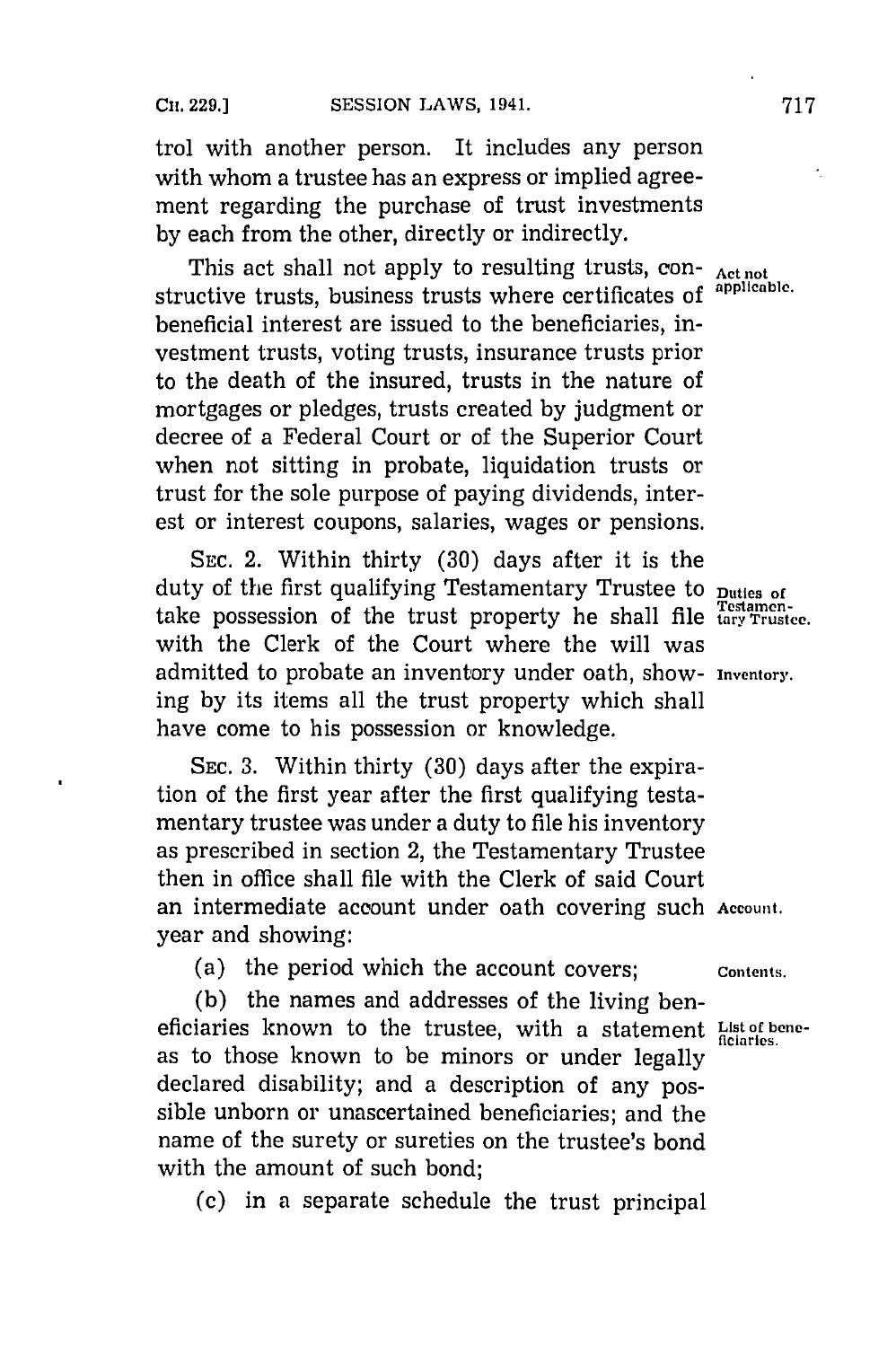Trust on hand at the beginning of the accounting period and the then status of its investment; the investments received from the settlor and still held; additions to trust principal during the accounting period with the dates and sources of acquisition; invest-**Investments.** ments collected, sold or charged off during the accounting period, with the consequent loss or gain and whether credited to principal or income; investments made during the accounting period, with the date, source and cost of each; deductions from principal during the accounting period, with the date and purpose of each; and trust principal on hand at the end of the accounting period, how invested, and the estimated market value of each investment;

**Income. (d)** in a separate schedule the trust income on hand at the beginning of the accounting period, and in what form held; trust income received during the accounting period, when, and from what source; trust income paid out during the accounting period, when, to whom, and for what purpose; trust income on hand at the end of the accounting period, and how invested;

That parties (e) that neither any seller of, nor buyer from,<br>ness are not the trustee of trust property during the accounting<br>affiliated or period was at the time of such sale or purchase **(1)** in the case of a corporate trustee an affiliate, or any officer, employee, or nominee of the trustee or of an affiliate; or was (2) in the case of non-corporate trustee a relative, partner, employer, employee, or business associate; but none of the provisions of this sub-section shall apply to purchases and sales made **by** brokers for the trustee or to stock exchanges;

*Chaid* (f) a statement of unpaid claims with the reason for failure to pay them, including a statement as to whether any estate or inheritance taxes have become due with regard to the trust property, and if due, whether paid;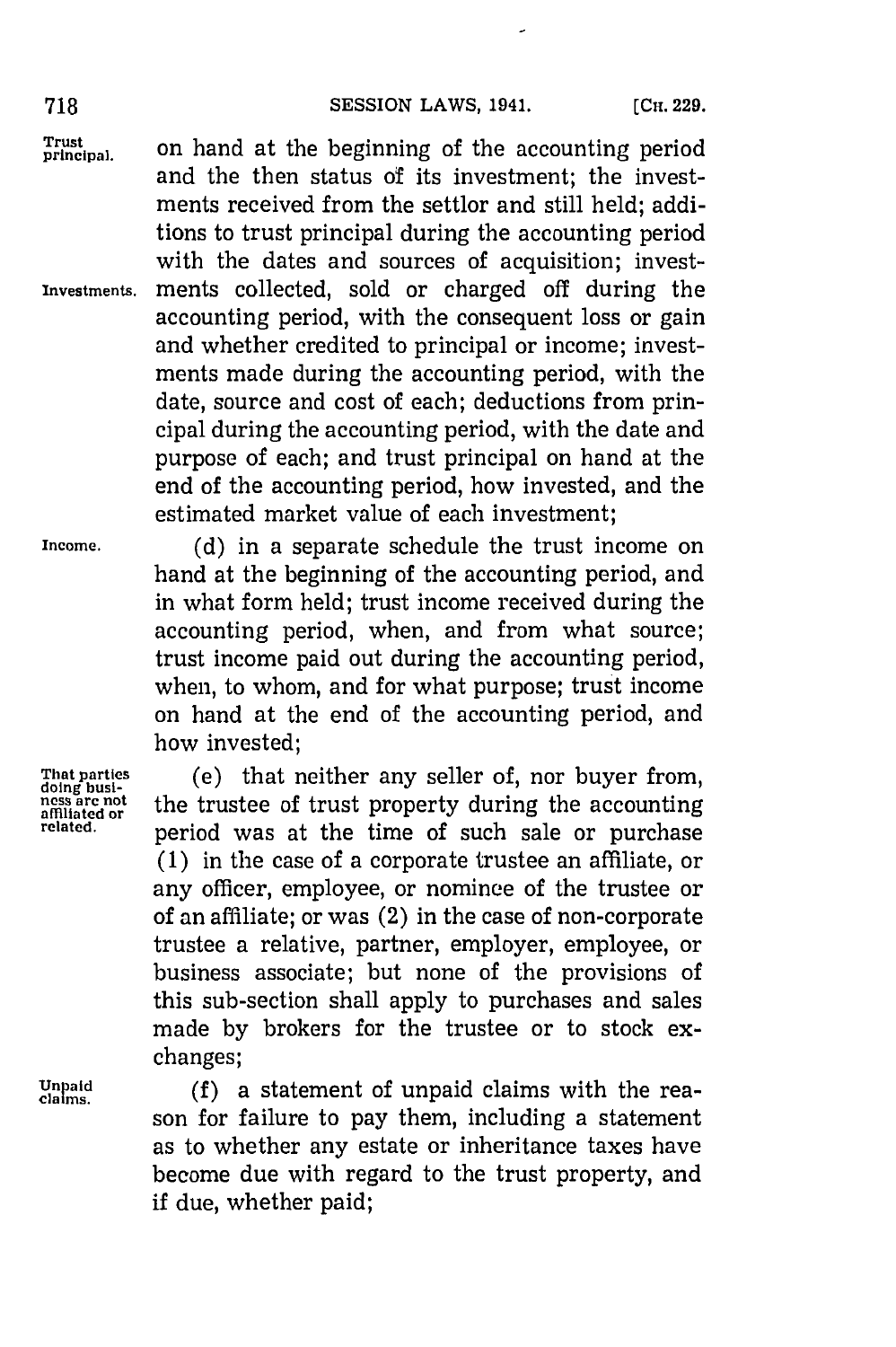**(g)** a brief summary of the account; **Summary.**

(h) such other facts as the Court may **by** rule or Court order require.

Within thirty (30) days after the end of each *Annual intermediate* vearly period thereafter during the life of the trust account. the Testamentary Trustee then in office shall file with the same Court an intermediate account under oath showing corresponding facts regarding the current accounting period.

SEC. 4. Within thirty (30) days after the ter- **Duty of new** mination of every testamentary trust the trustee, change. and in the case of the transfer of the trusteeship due to the death, resignation, removal, dissolution, merger or consolidation of a sole trustee the successor in interest of the old trustee, shall file with tne Clerk of the Court where the will was admitted **Final** to probate a final account under oath, showing for the period since the filing of the last account the facts required **by** section **3** regarding intermediate accountings and in case of termination of the trust the distribution of the trust property which the accountant proposes to make.

SEC. 5. Within thirty (30) days after the dis- **Final** account. tribution of the trust property by the Testamentary Trustee he shall file in the Court where the final account was filed a distribution account of the trust property which he has distributed and the receipts of the distributees.

**SEC. 6.** Every Testamentary Trustee who files **Notice of** an intermediate account in court shall within ten **beneficiaries. (10)** days after such filing deliver to each known beneficiary a notice of such filing, and if there is to be no Court hearing on the account a summary of the account with an offer to deliver the full account on demand, or if there is to be a Court hearing on the account a copy of the account. Such delivery **Method of** may be **(1) by** handing the notice or copy to the

**accnunt to**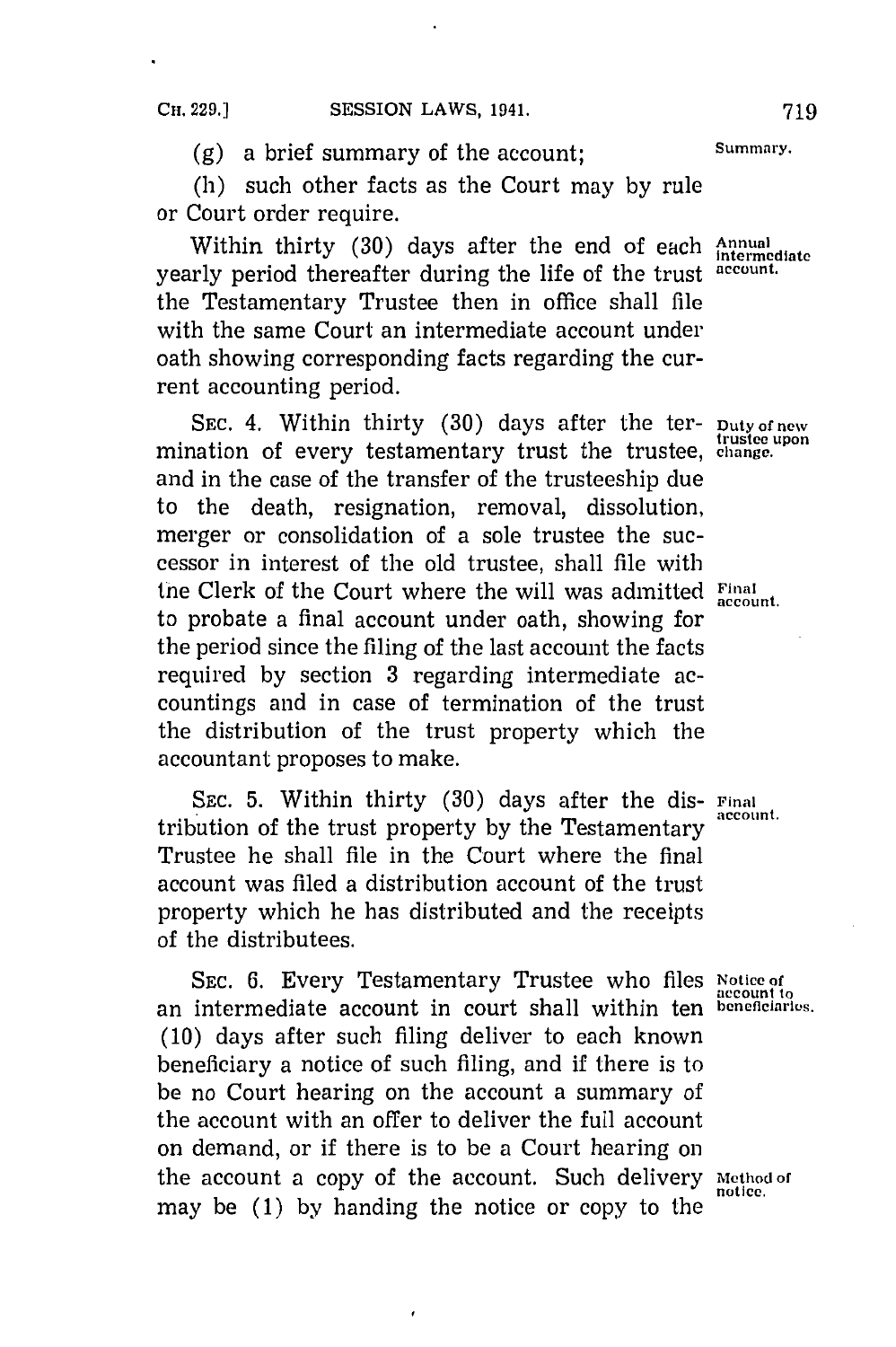beneficiary personally, or to his guardian, or attorney of record; or (2) **by** sending it **by** registered mail with return receipt requested to such beneficiary, or his guardian or attorney of record, at the last known address of the addressee. Any beneficiary or the **May petition**<br>court for<br>hearing. **hearing,** trustee may petition the Court for a hearing on any intermediate account, and the holding of such a hearing shall be in the discretion of the Court. In the case of the third intermediate accounting and every three **(3)** years thereafter the Trustee shall Hearing apply to the Court for a hearing on and approval of every three **years.** all unapproved accounts and shall give each known beneficiary written notice of such application twenty Notice to (20) days before the return day thereof, in the manher prescribed for the delivery of the copy of the account. The return day of the application for a hearing on an intermediate accounting shall be at least twenty (20) days after the latest account was **Contents of** filed. The notice by the Trustee of the application for a hearing on and approval of the account shall inform the beneficiaries of the amount of commissions or other compensation to be requested **by** the **Fees.** Trustee on such hearing, and the amount of other fees which the Court will then be requested to allow.

**SEC. 7.** At least twenty (20) days before the return day of a final accounting the Testamentary Copy of Trustee shall deliver to each beneficiary a copy of account to **contract the contract of** the time and place at the account and a notice of the time and place at which the account will be presented for approval, which date shall not be earlier than twenty (20) days after the account was filed. Such delivery may be accomplished in the same manner as with regard to the service of papers on the intermediate accounting. The notice shall inform the beneficiaries of the amount of commissions or other compensation to be requested **by** the Trustee on the application for approval of the account, and the amount of other fees which the court will then be requested to allow.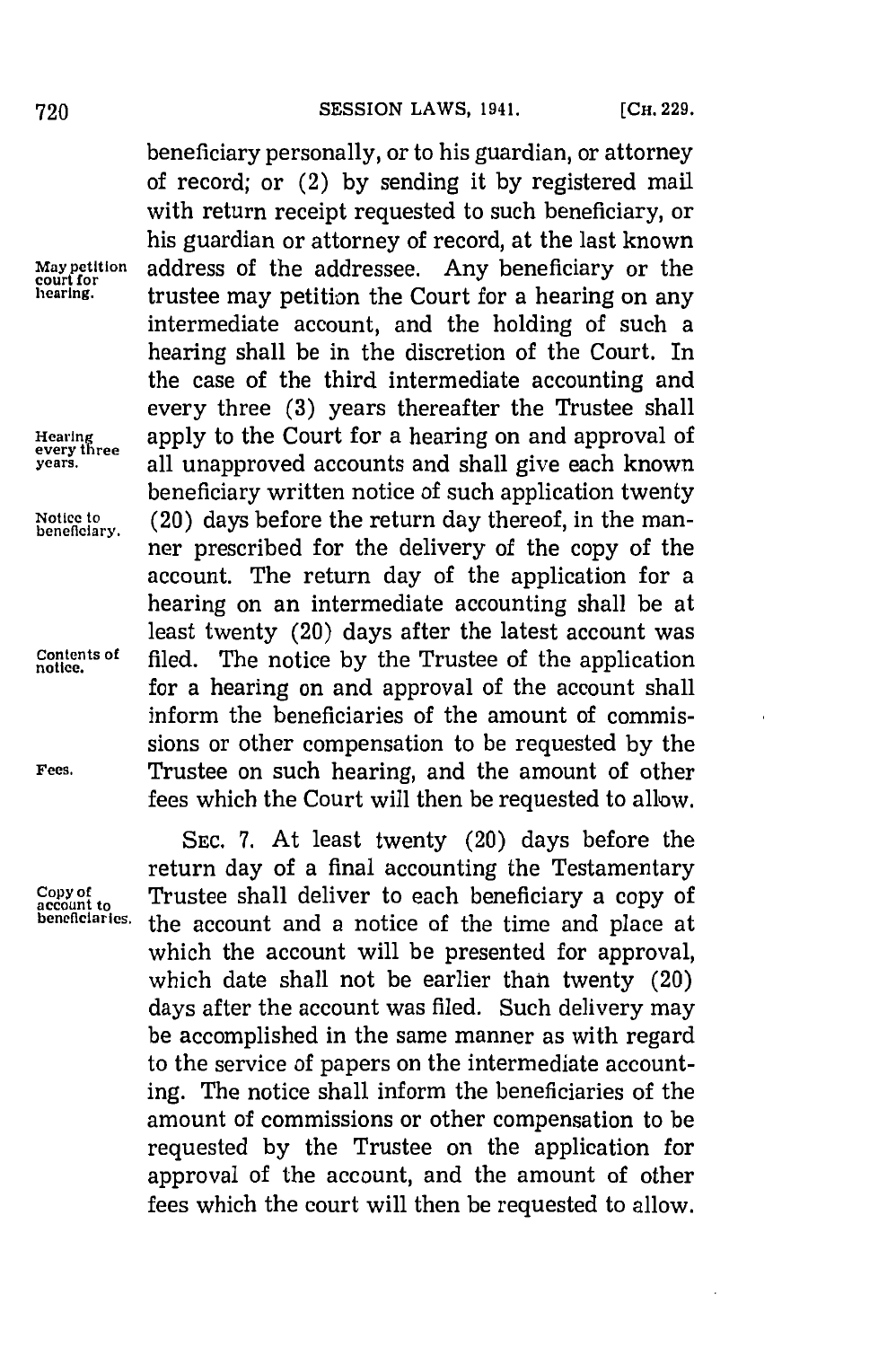SEC. 8. When an intermediate or final account **Vouchers** for **over 20** is presented for consideration in Court the Testa- **dollars.** mentary Trustee shall produce in Court vouchers for all expenditures of twenty dollars (\$20) or more, made **by** the Trustee during the accounting period. The vouchers shall be returned to the Trustee after the account is approved, but shall be reproduced **by** him upon order of the Court.

**SEC. 9.** Any beneficiary who is an infant, of un- **Incompetents~** sound mind or otherwise legally incompetent, and **represented** also possible unborn or unascertained beneficiaries **ad Ftemn.** shall be represented in a testamentary trust accounting **by** a guardian ad litem. If the residence of any beneficiary is unknown, or there is doubt as to the existence of one or more persons as beneficiaries, the Court shall make such provision for service of notice and representation on the accounting as it believes proper.

SEC. 10. On the return day of an application for **Affidavit of** a hearing on and approval of an intermediate or final account the Testamentary Trustee shall file an affidavit proving the timely delivery to the known beneficiaries of the documents required **by** the act or **by** Court order. The procedure as to filing **of Procedure.** objections, examination of the Trustee and other witnesses, inspection of the trust property, adjournments, reference to a master or other representative of the Court, amendment of the account, and similar matters, shall be in the discretion of the Court. The Court shall, as soon as practicable, act upon the account, and discharge the Trustee if the account is an approved distribution account.

SEC. 11. The approval by the Court of a Testa- Approv mentary Trustee's account after due notice and ser- **Trustee.** vice of papers or representation as provided in this act, shall, subject to the right of appeal, relieve the Trustee and his sureties from liability to all ben-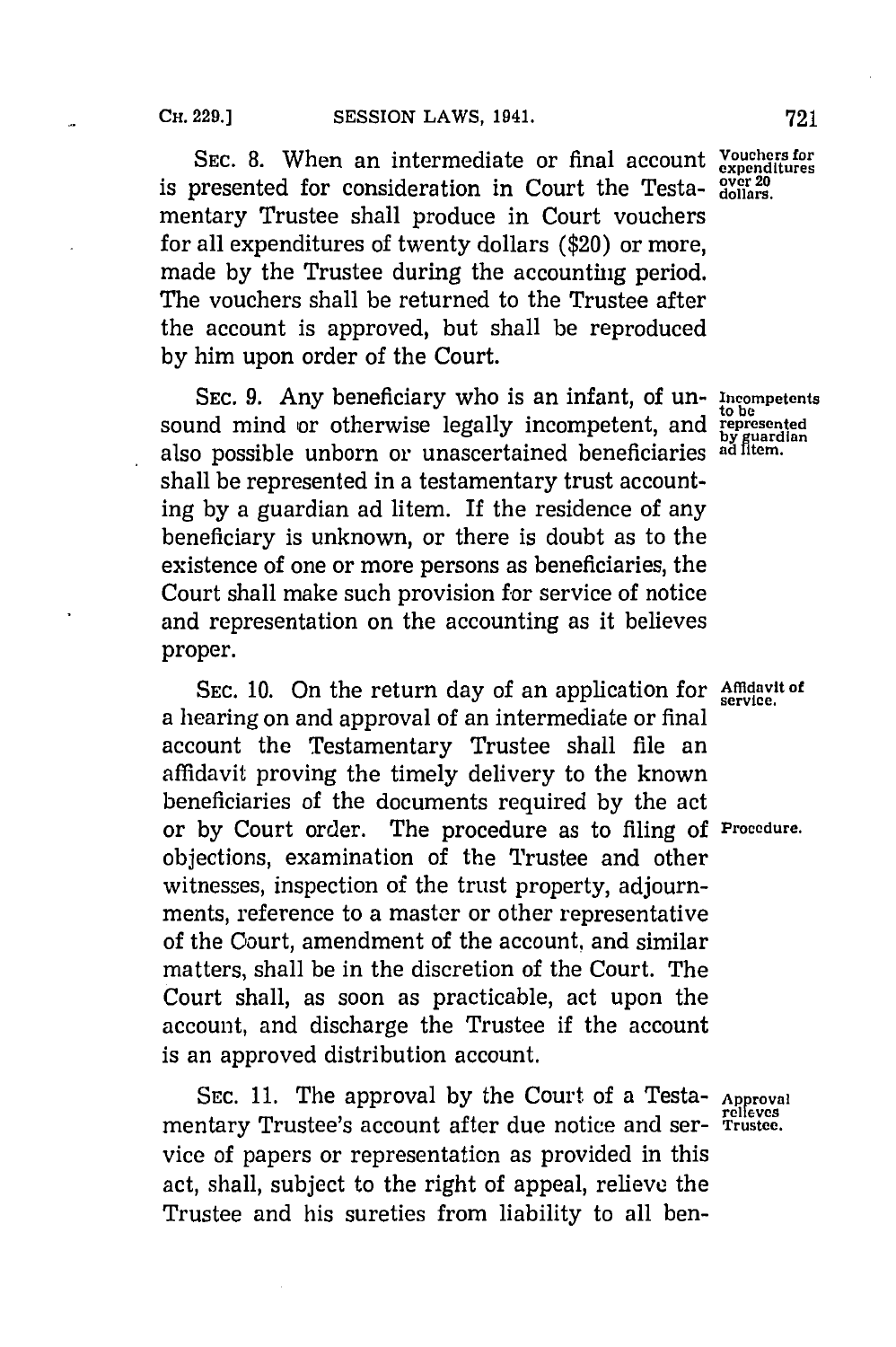eficiaries then known or in being, or who thereafter become known or in being, for all the Trustee's acts and omissions which are fully and accurately described in the account, including the then invest-Court may some ment of the trust funds. The Court may disapprove<br><sup>charge</sup> the account and surcharge the Trustee for any loss Enarge the account and surcharge the Trustee for any loss for breach. forbrech.caused **by** a breach of trust committed **by** him. The account may be reopened **by** the Court on motion of the Trustee or a beneficiary, for amendment or revision, if it later appears that the account is incorrect, either because of fraud or mistake. Court approvals **Order final,** or disapprovals of intermediate or final accounts shall be deemed final judgments in so far as the Time for **right of appeal is concerned.** No account shall be reprening. reopened because of a mistake more than one year after its approval. No beneficiary may move for the reopening of any account because of fraud more than six **(6)** months after he discovers the existence of the fraud.

**Filing SEC.** 12. Within thirty **(30)** days after it is the duty of the first qualifying Trustee of a non-testamentary trust to take possession of the trust property he shall file in the office of the Clerk of the Superior Court in the county where the trust was created a notice of his appointment as Trustee, a Copy of<br>instrument. **copy of the instrument creating the trust if the trust** was created **by** a writing, a list of the names, ad-**Beneficiaries,** dresses, and dates of birth of the known living beneficiaries, a description of any possible unborn or unascertained beneficiaries, and an inventory **Inventory~.** under oath of the trust property which shall have come to his possession or knowledge.

**same as for<br>Testamentary Trustee.**

**Procedure SEC. 13.** Every Non-testamentary Trustee shall file intermediate, final and distribution accounts with the Clerk of the Superior Court in the county where the trust was created, at the same intervals, under the same conditions, and with the same effect as

**notice of**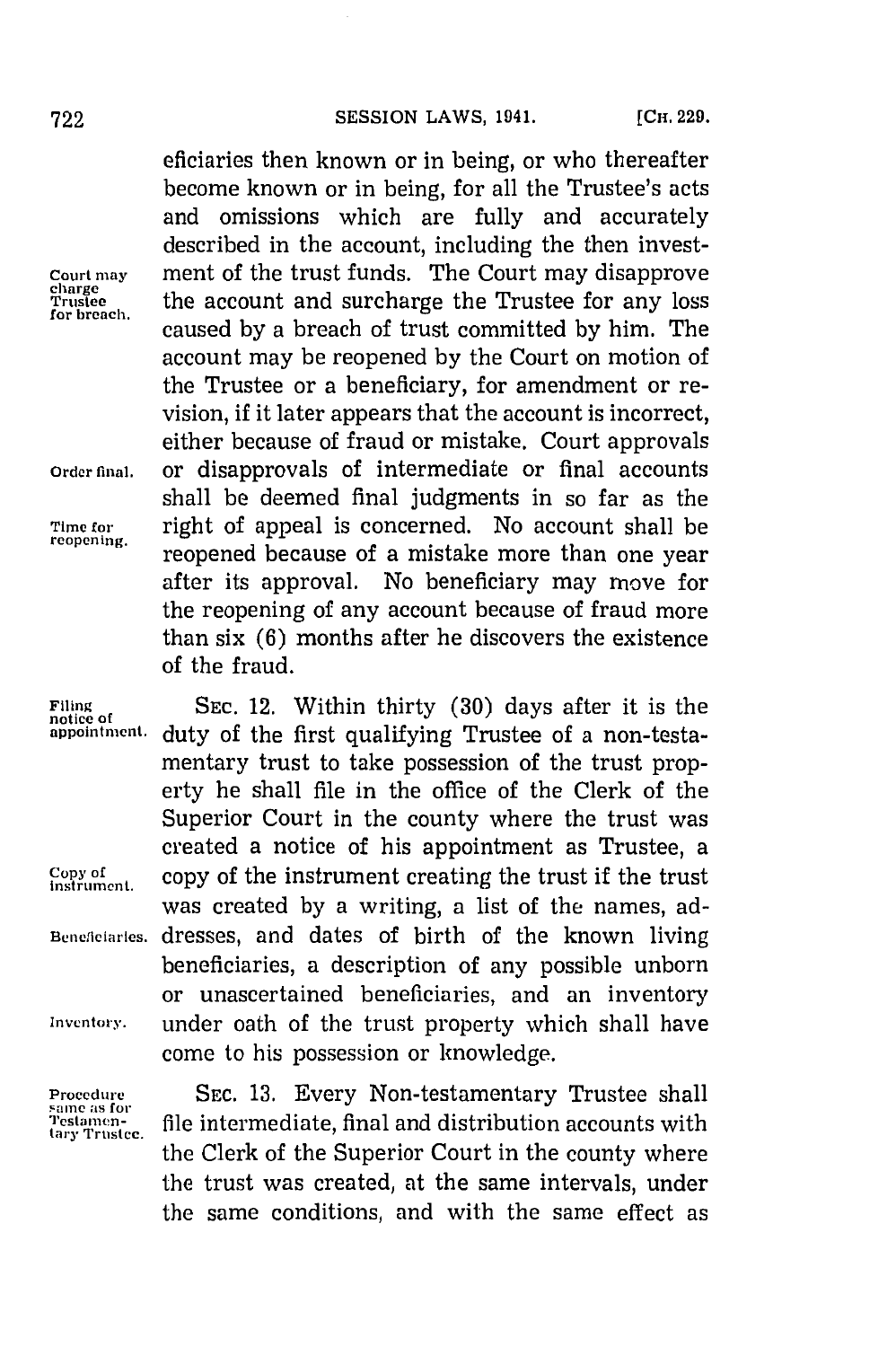herein provided with respect to the accountings of a Testamentary Trustee.

SEC. 14. The Clerk of the Court shall keep **Duty of Clerk** records of all trust inventories and accounts filed under this act, and shall within thirty **(30)** days after the filing should have occurred notify the Court of all failures **by** Trustees to file accounts in accordance with this act. The Court shall, upon **order** of learning that a Trustee subject to its jurisdiction has failed to perform any duty placed upon him **by** this act, issue a citation or order to the Trustee requiring him to perform such duty.

**SEC. 15.** The settlor of any trust affected **by** this **Power of** act may, by provision in the instrument creating the trust if the trust was created **by** a writing, or **by** oral statement to the Trustee at the time of the creation of the trust if the trust was created orally, or **by** an amendment of the trust **if** the settlor reserved the power to amend the trust, relieve his Trustee from any or all of the duties which would otherwise be placed upon him **by** this act, or add duties to those imposed **by** this act on his Trustee with regard to inventories and accountings. But no expression of intent by any settlor shall effect the jurisdiction of *Intent of* settler not the Courts of this State over inventories and ac- **be effect** counts of Trustees, in so far as such jurisdiction does **of court.** not depend upon the provisions of this act.

SEC. 16. Any beneficiary, if of full age and sound **Beneficiary** mind, may, if acting upon full information, by writ- **may relieve** ten instrument delivered to the Trustee, excuse the Trustee as to such beneficiary from performing any of the duties imposed on him **by** this act or exempt the trustee from liability to such beneficiary for failure to perform any of the duties imposed upon the trustee **by** the terms of this act.

SEC. 17. Nothing herein contained shall be con- **Powers of** strued to abridge the power of any court of com-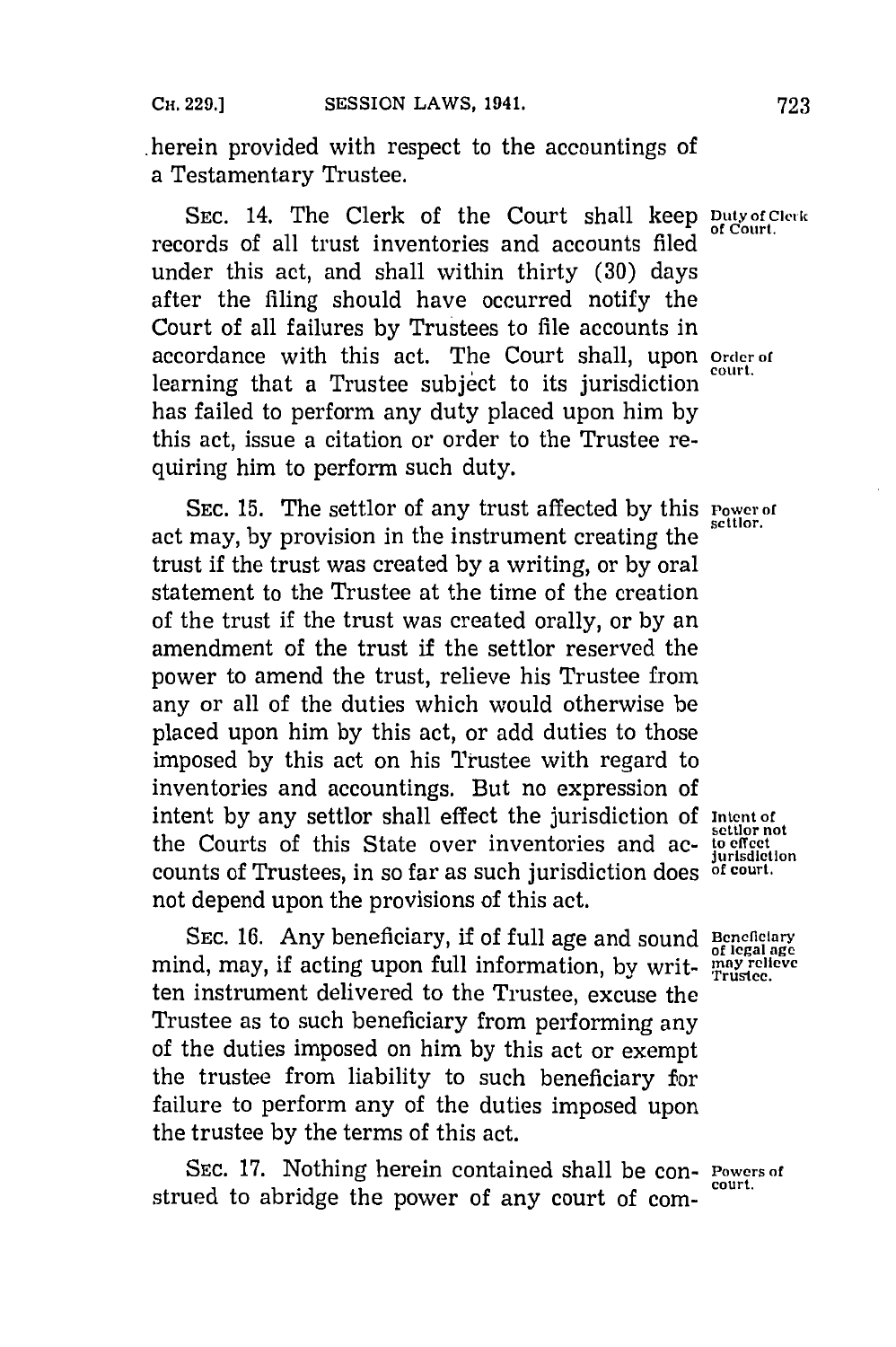Powers of petent jurisdiction to require Testamentary or Non-Testamentary Trustees to file an inventory, to account, to exhibit the trust property, or to give beneficiaries information or the privilege of inspection of trust records and papers, at times other than those herein prescribed; and nothing herein contained shall be construed to abridge the power of such court for cause shown to excuse a Trustee from performing any or all of the duties imposed on him **by** this act. Nothing herein contained shall prevent the Trustee from accounting voluntarily when it is reasonably necessary, even though he is not required to do so **by** this act or **by** Court order.

**Right; of SEC. 18.** Any beneficiary may apply to the Court of competent jurisdiction for an order requiring the Trustee to perform the duties imposed upon him **by** this act.

**Trustee may SEC. 19.** When a Trustee fails to perform any of **be removed for breach,** the duties imposed upon him **by** this act he may be removed, his compensation may be reduced or forfeited, or other civil penalty inflicted, in the discretion of the Court.

**Court may SEC.** 20. The Courts given jurisdiction over **prescribe forms,** accountings **by** this act may prescribe forms in which inventories and accounts shall be presented.

> SEC. 21. Whenever an oath or affirmation is required of a Trustee under this act it may be made in the case of a corporate Trustee **by** an officer of such corporate Trustee, and in the case of co-Trustees acting jointly **by** any one of the co-Trustees.

Includes **SEC. 22. This act shall apply to charitable trusts.**<br> **Contribution**<br> **Contribution**<br> **Contribution** Documents required to be delivered to beneficiaries of such trusts shall be delivered to the Attorney General of the State.

**Uniform act. SEC. 23.** This act shall be so interpreted and construed as to effectuate its general purpose to make uniform the law of those states which enact it.

**Trustee.**